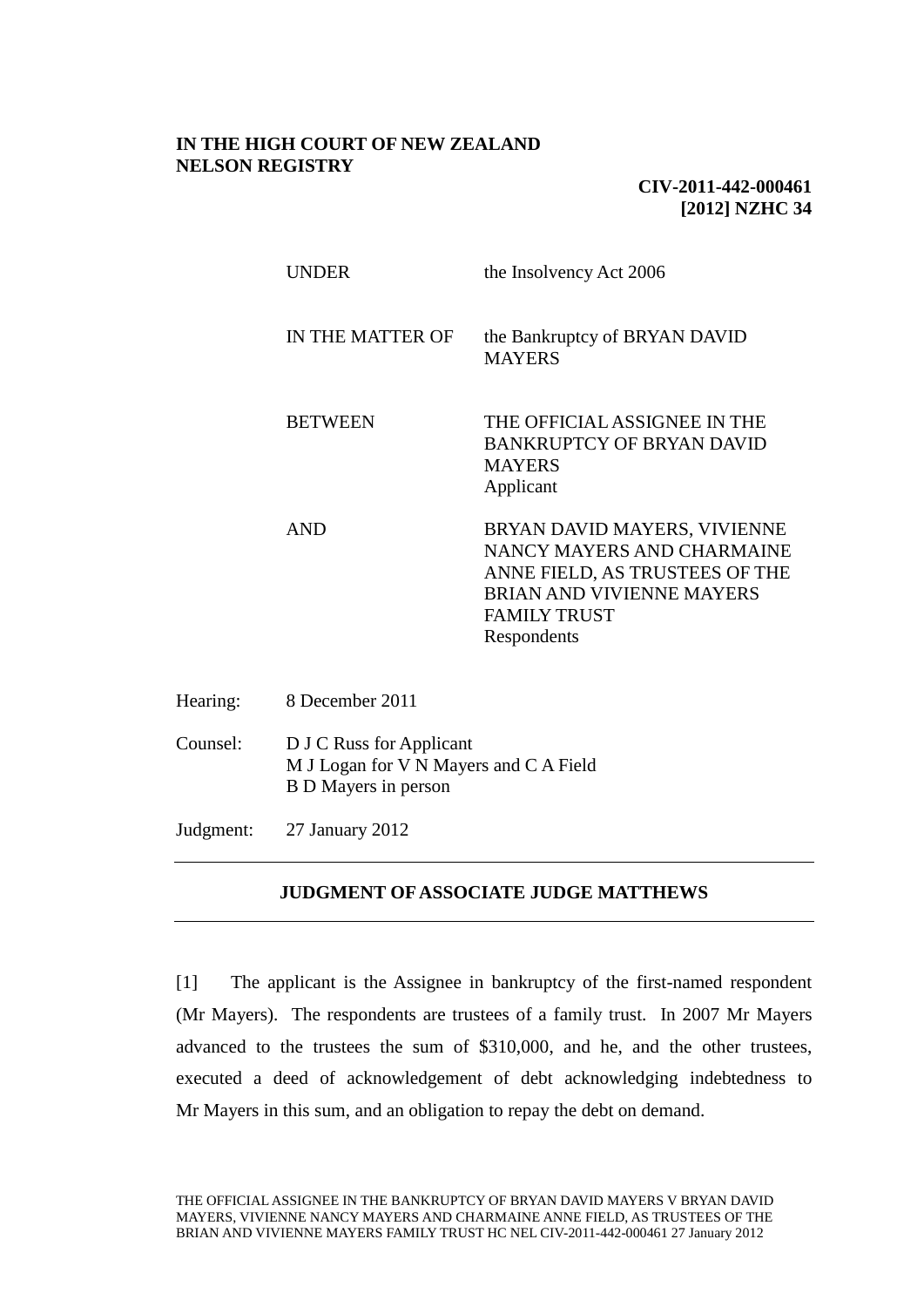[2] On each of  $30^{th}$  March 2007,  $18^{th}$  May 2008 and  $18^{th}$  May 2009, Mr Mayers partially released and forgave the trustees the sum of \$27,000, a total of \$81,000.

[3] Mr Mayers was adjudicated bankrupt on  $11<sup>th</sup>$  November 2009. In July and August 2011 each of the three trustees was served with a notice to cancel irregular transactions issued by the applicant under ss 204 and 205 of the Insolvency Act 2006, in relation to the three releases of debt.

[4] The applicant has brought this proceeding under s 207 of the Insolvency Act 2006 seeking an order that the respondents pay him the sum of \$81,000.00.

[5] By separate notices of opposition, the second and third-named respondent trustees, by their solicitor, and Mr Mayers personally, plead that the forgiveness of the debt was not a transfer of property to them, and accordingly the Court does not have jurisdiction to make an order under s 207 of the Insolvency Act 2006. Further, they plead that if the Court does have jurisdiction it should exercise its discretion not to order payment, as the trustees' liability under the deed is limited to the assets of the Trust and the value of trust funds in their hands has not yet been ascertained.

[6] The issue in this case is whether a release of debt is a transfer of property in terms of s 207.

[7] Section 204 of the Insolvency Act 2006 provides that a gift by a bankrupt may be cancelled on the Assignee's initiative if made within two years before adjudication. Section 205 provides that a gift beyond two years but prior to five years before adjudication may also be cancelled on the Assignee's initiative if the bankrupt was unable to pay his or her debts at the time of the gift. A bankrupt is presumed to have been unable to pay his or her debts for this purpose unless the party claiming under the gift proves that the bankrupt was, immediately after the making of the gift, or at any time thereafter and up to the adjudication, able to pay his or her debts without the aid of the property comprised in the gift.

[8] Section 206 sets out the procedure to be followed. The Assignee must file a notice with the Court and serve it on certain parties. Section 206(4) provides that the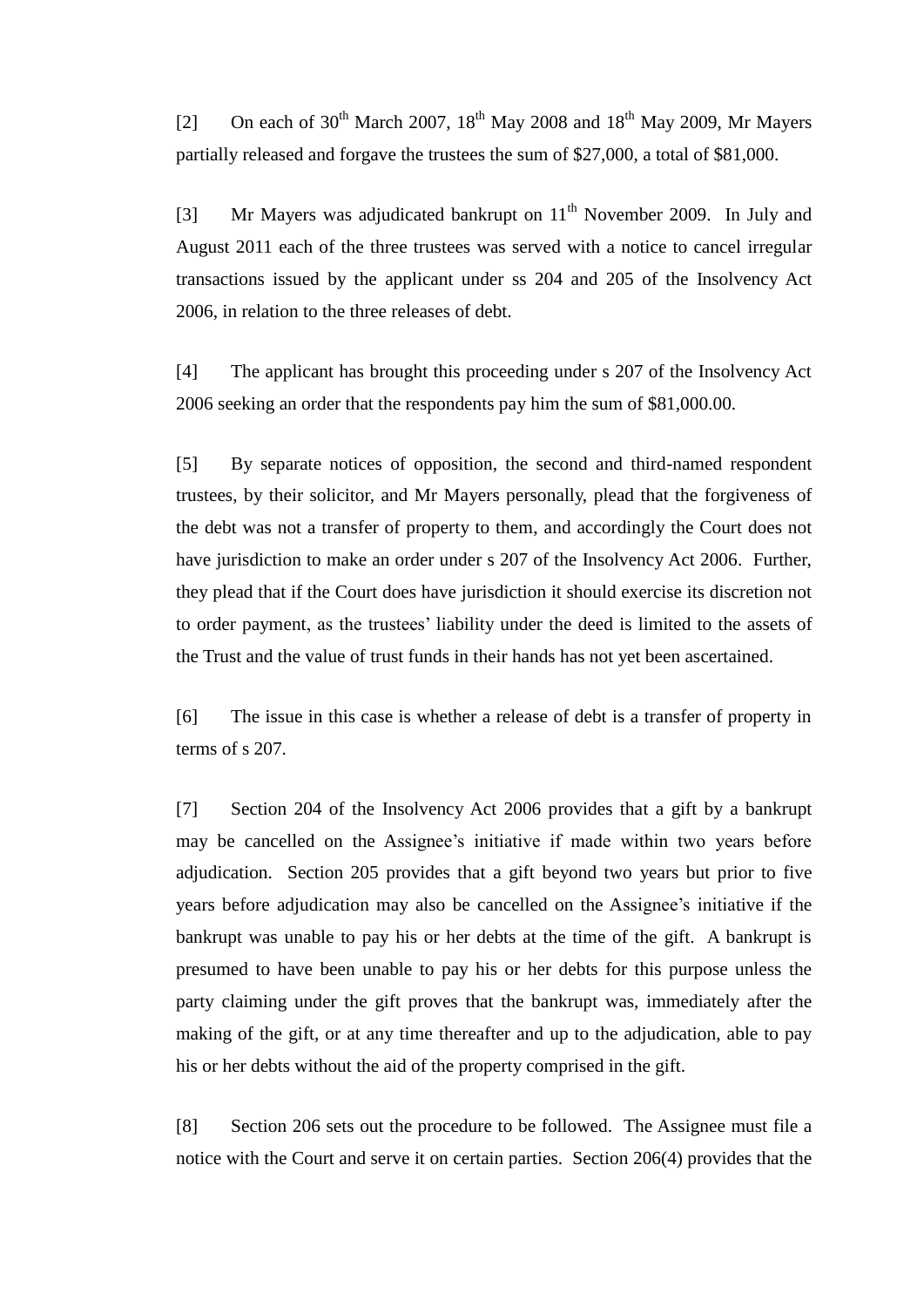transaction in question is automatically cancelled unless a written notice of objection is received by the Assignee within 20 working days of service.

[9] Counsel for Ms V N Mayers and Ms C A Field accepted that the respondents had not given written notice of objection to the Assignee within 20 working days of service of the Assignee's notice setting aside the gifts, and that accordingly all three of the gifts were automatically cancelled under s 206(4). I did not understand Mr B D Mayers to argue otherwise. He did raise an issue about whether the Official Assignee had advised him incorrectly in relation to the effect of the notices, but there is no evidence before me to support this contention. I therefore find that the notices were validly cancelled under s 206(4).

### [10] Section 207(1) provides:

#### **207 Court may order retransfer of property or payment of value**

- (1) On the cancellation of an irregular transaction under which property of the bankrupt, or an interest in property of the bankrupt, was transferred the Court may make an order for –
	- (a) the retransfer to the Assignee of the property or interest in the property; or
	- (b) payment to the Assignee of a sum of money that the Court thinks appropriate, but the sum must not be greater than the value of the property or interest in the property when the transaction was cancelled.

[11] The argument put forward by Mr Logan turned on the wording of s 207: were the gifts "irregular transaction(s) under which property of the bankrupt, or an interest in property of the bankrupt, was transferred ...". Only if that test is satisfied may the Court make an order for the retransfer to the Assignee of the property or interest in the property, or order payment to the Assignee of a sum of money that the Court thinks appropriate. Mr Logan argued that a forgiveness of debt is not a transfer of property or an interest in property. He appeared to accept that the three gifts were irregular transactions in terms of s 207(1).

[12] There is no definition of the word "gift" in the Insolvency Act 2006. The learned authors of *Heath & Whale on Insolvency* para 24.92 discuss this omission and proffer the view that if the effect of the transaction is to bring about a diminution in value of the assets of the donor or to otherwise reduce the value of the assets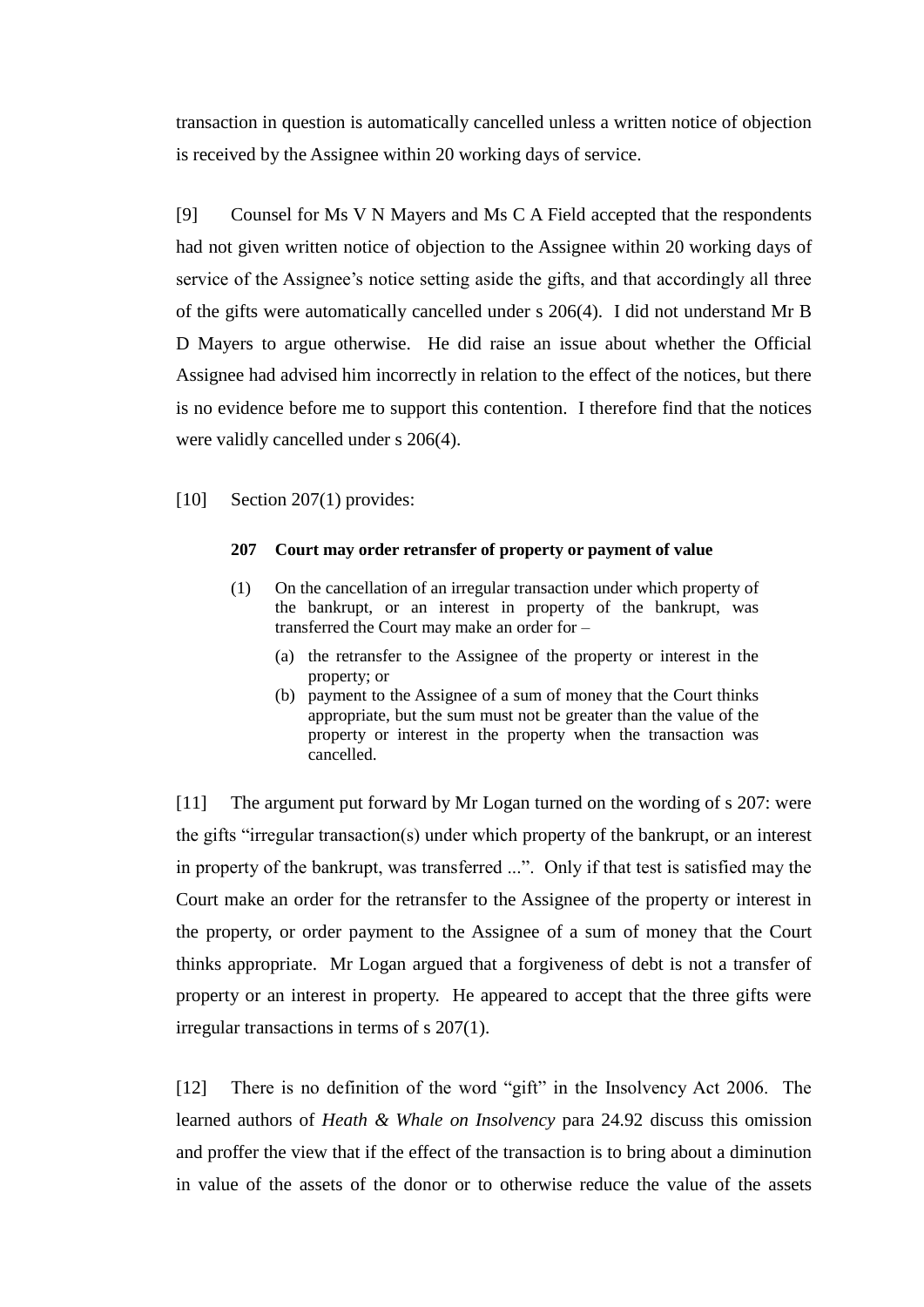which would be available to the Assignee in the bankruptcy of the donor, then it is a transaction which may be cancelled on the initiative of the Assignee.

[13] I accept that to be the position, and counsel did not argue otherwise. However, the classification of each of the three acts of forgiveness of debt as gifts, and thus as irregular transactions in terms of s 206, does not determine whether by its very nature a forgiveness of debt is a transaction which transfers property, thus giving the foundation for an order under s 207.

[14] A debt is a legal chose in action.<sup>1</sup>

[15] A chose in action is a personal right of property which can only be claimed or enforced by action, as distinct from a chose in possession which is a thing of which a person may have physical possession. The creditor is the owner of the chose in action, or right to enforce payment of the debt, against the debtor.

[16] A forgiveness of debt is an enforceable promise not to exercise the right to claim repayment of, or enforce, the debt. It may only be effected at law by deed.<sup>2</sup> By means of a deed the creditor forgoes the personal right of property previously held; the chose in action is thus abrogated.

[17] This relinquishment of the right, or chose in action, is not a transfer of the right to the debtor. A creditor cannot transfer to a debtor its right to take action against that debtor, because a debtor cannot sue himself.<sup>3</sup> If it were made, such a transfer would operate wholly or partially as a release of the debt,<sup>4</sup> but as such a transfer cannot be effected, a release of a debt by deed is not a transfer of the creditor's chose in action to the debtor.

[18] It follows, therefore, that the partial releases of debt in issue in this case were not transfers from the creditor to the debtor of any property right. Accordingly, there

 $\overline{a}$ 

<sup>1</sup> *Brice v Bannister* (1878) 3 QBD 569 at 573; *Catlin v Cyprus Finance Corporation (London) Ltd* [1983] QB 759.

<sup>&</sup>lt;sup>2</sup> *CIR v Morris* [1958] NZLR 1126 (CA).<br><sup>3</sup> Case v Suelding and others (1010) 12 C

<sup>3</sup> *Goss v Suckling and others* (1910) 13 GLR 64; *In Re Charge Card Services Ltd* [1987] Ch 150 at 176E.

<sup>4</sup> Ibid 175C.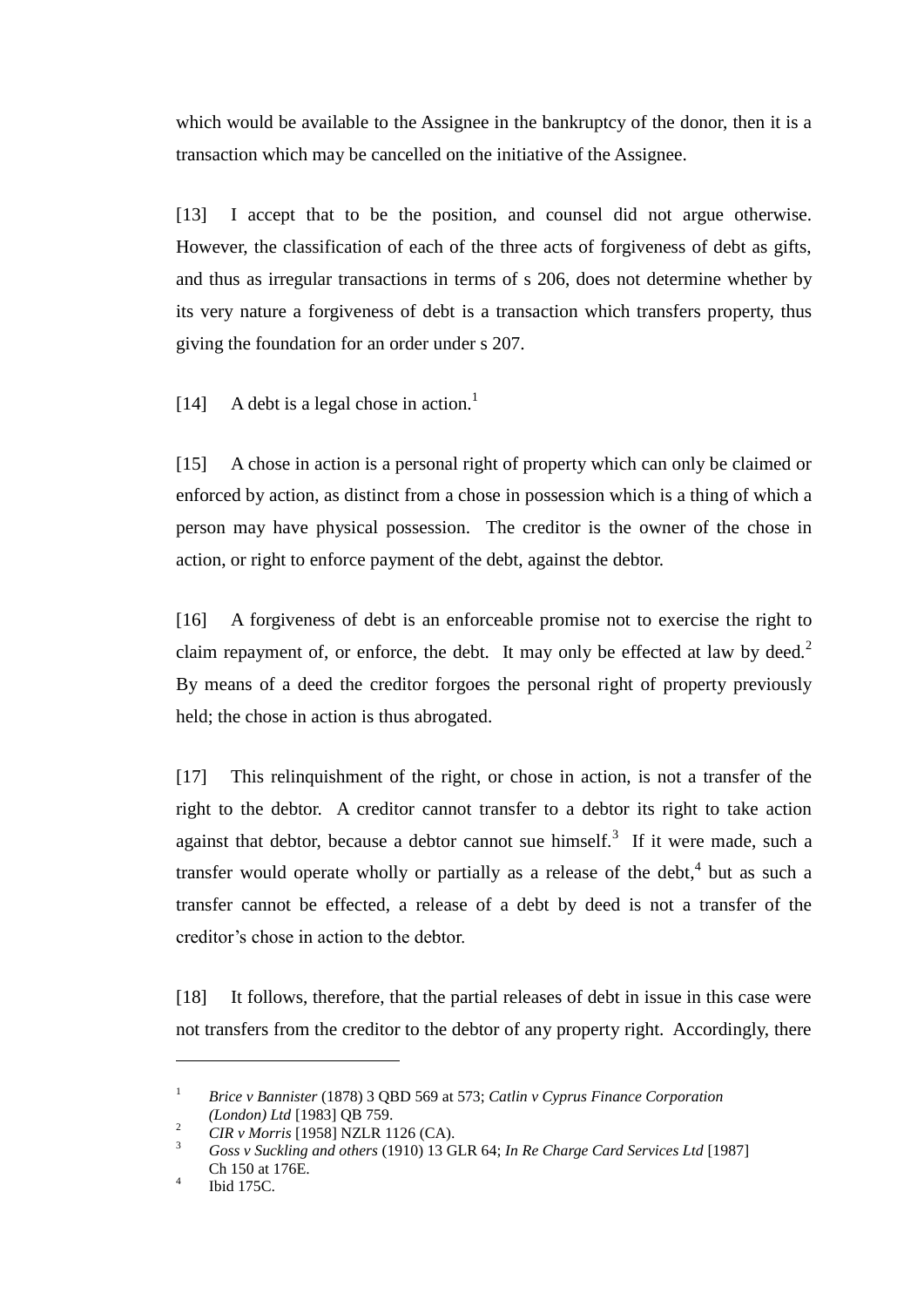has not been, in any of the transactions which have been set aside, a transfer in terms of s 207(1) of the Insolvency Act 2006 and, accordingly, the Court cannot make an order for a retransfer to the Official Assignee under s 207(1)(a). Nor can it make an order for payment of a sum of money under s 207(1)(b).

[19] The application is dismissed. Ms Mayers and Ms Field will have costs on a 2B basis with disbursements fixed by the Registrar. There is no order for costs in favour of Mr Mayers, as he represented himself on this application.

\_\_\_\_\_\_\_\_\_\_\_\_\_\_\_\_\_\_\_\_\_\_\_\_\_\_\_\_\_\_\_\_\_\_\_\_\_\_\_\_\_\_\_\_\_\_\_\_\_\_\_\_\_\_\_\_\_\_\_\_\_\_\_\_\_\_\_\_\_\_\_\_\_\_\_\_\_\_

J G Matthews Associate Judge

\_\_\_\_\_\_\_\_\_\_\_\_\_\_\_\_\_\_\_\_\_\_\_

Solicitors: